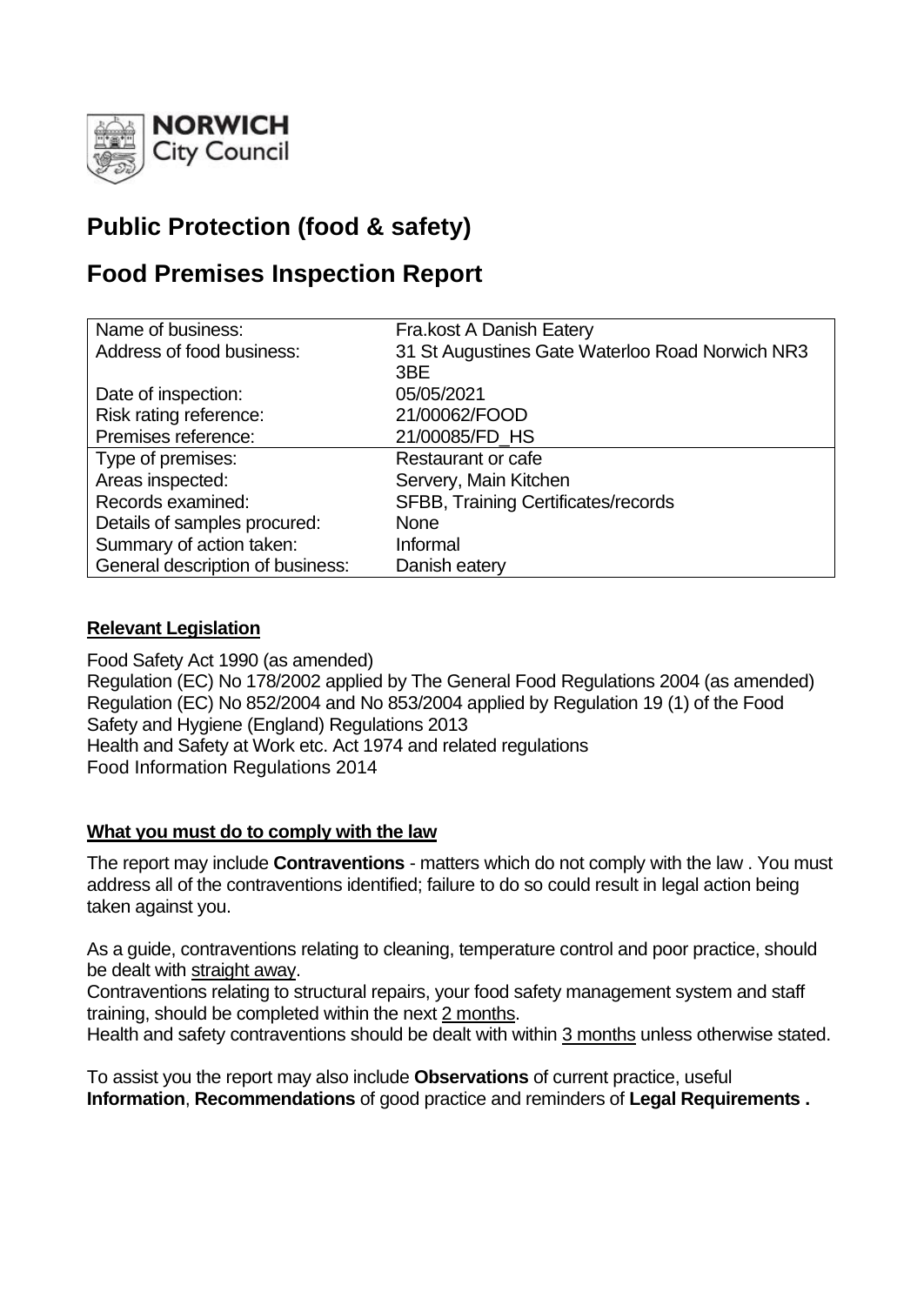My inspection was not intended to identify every contravention of the law and only covers those areas, practices and procedures examined at the time of the inspection. If the report fails to mention a particular matter this does not mean you have necessarily complied with the law.

# **FOOD SAFETY**

## **How we calculate your Food Hygiene Rating:**

The food safety section is divided into three areas which you are scored against for the hygiene rating:

- 1. Food hygiene and safety procedures
- 2. Structural requirements
- 3. Confidence in management/control procedures

Your Food Hygiene Rating is 5 - a very good standard



# **1. Food Hygiene and Safety**

Food hygiene standards are high. You demonstrated a very good standard of compliance with legal requirements. You have safe food handling practices and procedures and all the necessary control measures to prevent cross-contamination are in place. Some minor contraventions require your attention. **(Score 5)**

### Contamination risks

**Contravention** Food was not protected from general sources of contamination:

• food was not covered in the fridge

### Hand-washing

**Observation** I was pleased to see handwashing was well managed.

### Personal Hygiene

**Contravention** The following are examples of poor personal hygiene or where it was made difficult for food handlers to maintain sufficiently high standards of personal cleanliness:

- food handlers were wearing watches
- personal belongings stored on rack

**Legal requirement** in order to prevent contamination of foodstuffs, outdoor clothing and personal belongings must not be stored in a food room. A locker or similar cupboard, plastic lidded box would be a suitable means of storing these items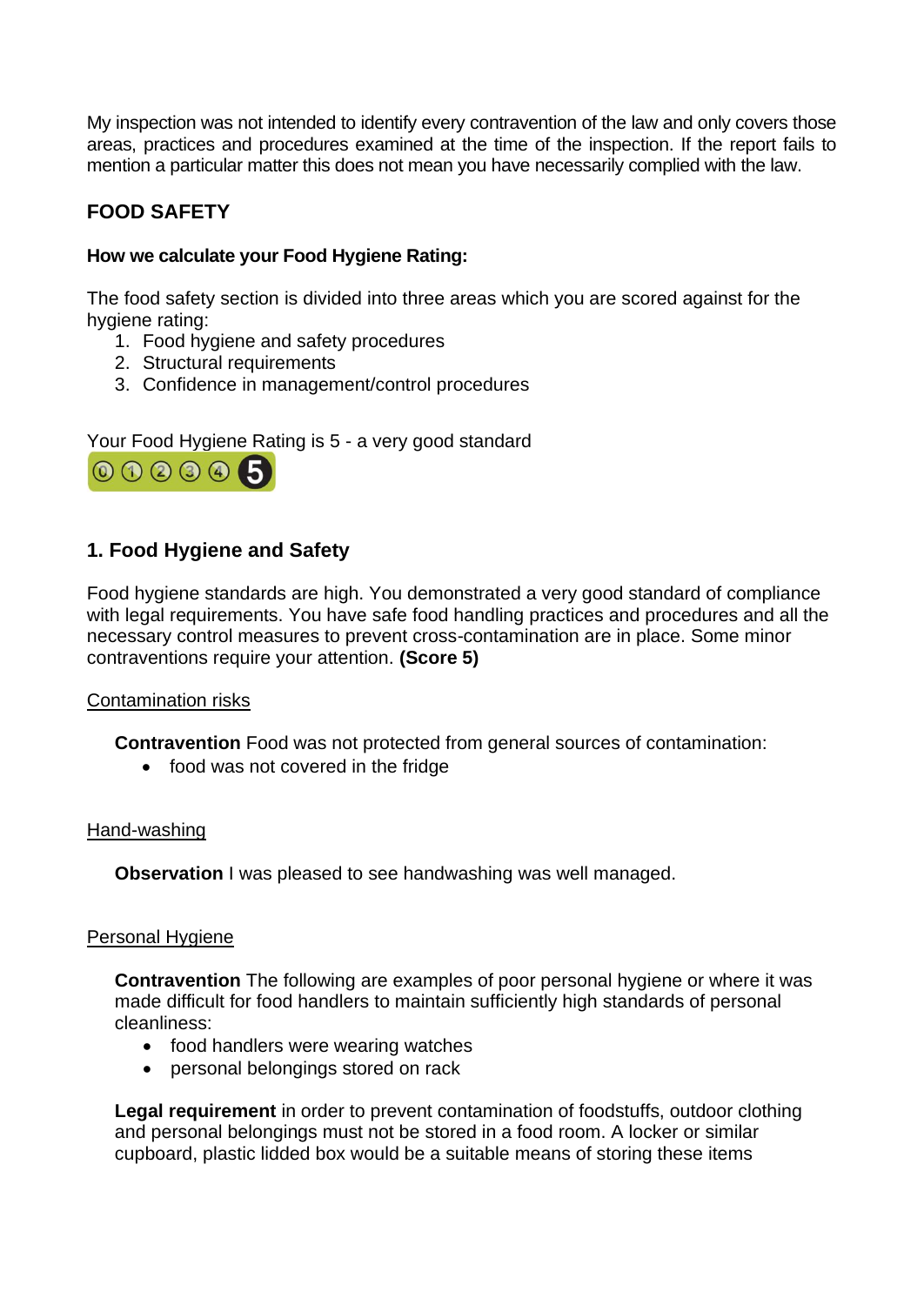### Temperature Control

**Observation** I was pleased to see you were able to limit bacterial growth and/or survival by applying appropriate temperature controls at points critical to food safety and that you were monitoring temperatures.

### Poor Practices

**Contravention** The following matters represented poor practice and if allowed to continue may cause food to become contaminated or lead to its deterioration:

- old labels still on tubs re: chocolate and almond, this could cause a allergen contamination problem. Ensure old labels are removed during washing before being used for other ingredients
- cardboard boxes were being used to store food in the fridges, use plastic lidded containers that can be easily cleaned

**Recommendation** Keep door to wc lobby closed at all times. I recommend you provide the door with a self closing device

# **2. Structure and Cleaning**

The structure facilities and standard of cleaning and maintenance are all of a good standard and only minor repairs and/or improvements are required. Pest control and waste disposal provisions are adequate. The minor contraventions require your attention. **(Score 5)**

### Cleaning of Structure

**Contravention** The following items were dirty and require more frequent and thorough cleaning:

- flooring around equipment feet
- flooring behind and under equipment

**Recommendation** I recommend you tile or white rock the wall next to the wash hand basin which can be easily cleaned

### Cleaning of Equipment and Food Contact Surfaces

**Contravention** The following items are dirty and must be cleaned:

• lids to flour containers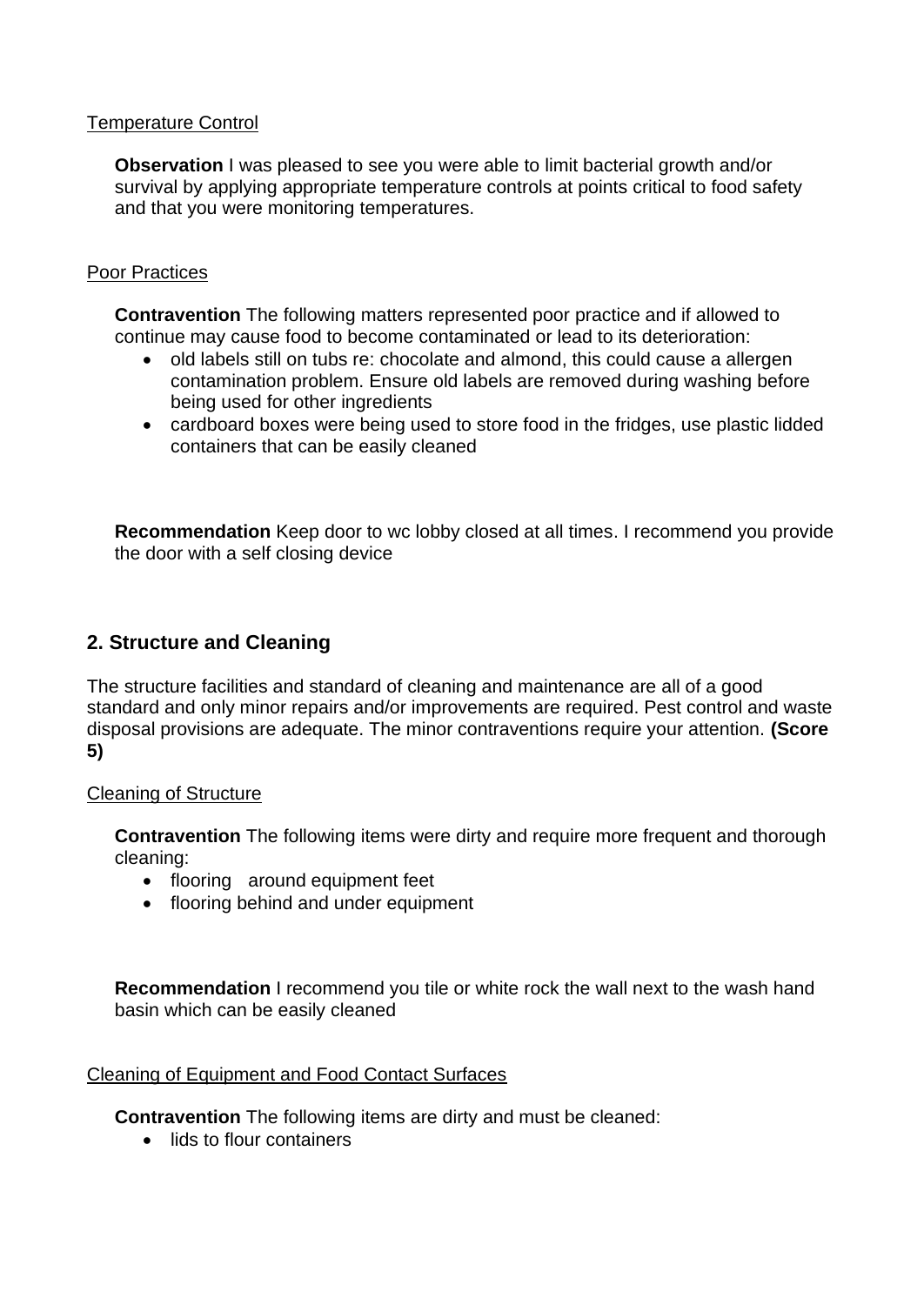### Cleaning Chemicals / Materials / Equipment and Methods

**Observation** I was pleased to see that the premises was kept clean and that your cleaning materials, methods and equipment were able to minimise the spread of harmful bacteria between surfaces.

### **Maintenance**

**Contravention** The following had not been suitably maintained and must be repaired or replaced:

• floor surface in front of the washing up sink

#### Facilities and Structural provision

**Observation** I was pleased to see the premises had been well maintained and that adequate facilities had been provided.

### Pest Control

**Observation** I was pleased to see that the premises was proofed against the entry of pests and that pest control procedures were in place.

# **3. Confidence in Management**

A food safety management system is in place and you demonstrate a very good standard of compliance with the law. You have a good track record. There are some minor contraventions which require your attention. **(Score 5)**

### Type of Food Safety Management System Required

**Observation** Your SFBB/food safety management system was in place and working well. I was confident you had effective control over hazards to food.

**Observation** You were date labelling perishable foods appropriately and could demonstrate effective control over food spoilage organisms.

**Observation** You had colour-coded equipment and effective separation between raw and ready-to-eat food at all stages in your operation.

Safer Food Better Business/Food safety management system that works